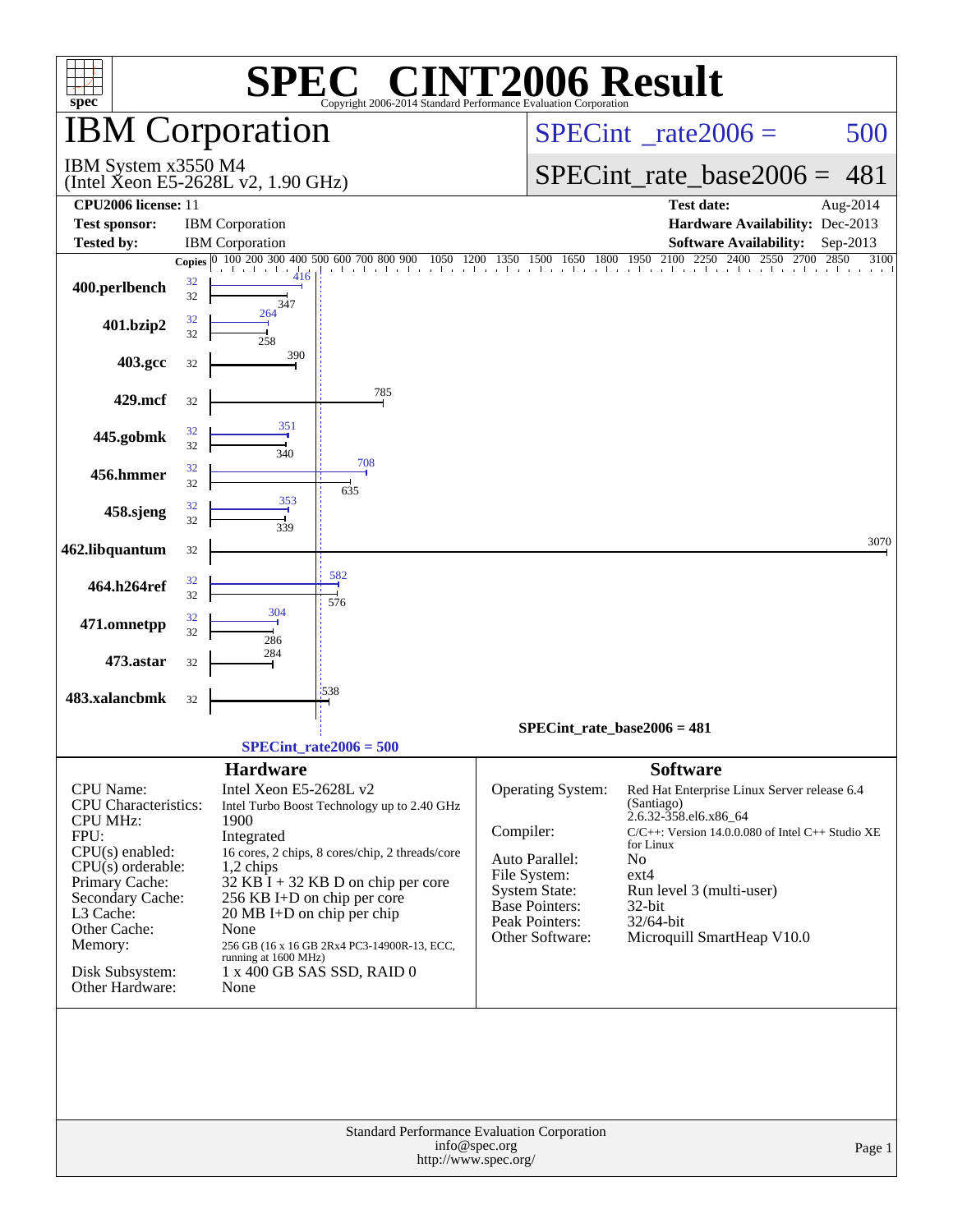

# **IBM** Corporation

## SPECint rate $2006 = 500$

#### IBM System x3550 M4

(Intel Xeon E5-2628L v2, 1.90 GHz)

[SPECint\\_rate\\_base2006 =](http://www.spec.org/auto/cpu2006/Docs/result-fields.html#SPECintratebase2006) 481

**[CPU2006 license:](http://www.spec.org/auto/cpu2006/Docs/result-fields.html#CPU2006license)** 11 **[Test date:](http://www.spec.org/auto/cpu2006/Docs/result-fields.html#Testdate)** Aug-2014 **[Test sponsor:](http://www.spec.org/auto/cpu2006/Docs/result-fields.html#Testsponsor)** IBM Corporation **[Hardware Availability:](http://www.spec.org/auto/cpu2006/Docs/result-fields.html#HardwareAvailability)** Dec-2013 **[Tested by:](http://www.spec.org/auto/cpu2006/Docs/result-fields.html#Testedby)** IBM Corporation **[Software Availability:](http://www.spec.org/auto/cpu2006/Docs/result-fields.html#SoftwareAvailability)** Sep-2013

### **[Results Table](http://www.spec.org/auto/cpu2006/Docs/result-fields.html#ResultsTable)**

|                  | <b>Base</b>   |                |              |                |            |                                                                                                          |       | <b>Peak</b>   |                |              |                |              |                |              |
|------------------|---------------|----------------|--------------|----------------|------------|----------------------------------------------------------------------------------------------------------|-------|---------------|----------------|--------------|----------------|--------------|----------------|--------------|
| <b>Benchmark</b> | <b>Copies</b> | <b>Seconds</b> | <b>Ratio</b> | <b>Seconds</b> | Ratio      | <b>Seconds</b>                                                                                           | Ratio | <b>Copies</b> | <b>Seconds</b> | <b>Ratio</b> | <b>Seconds</b> | <b>Ratio</b> | <b>Seconds</b> | <b>Ratio</b> |
| 400.perlbench    | 32            | 901            | 347          | 901            | 347        | 900                                                                                                      | 347   | 32            | 752            | 416          | 753            | 415          | 751            | 416          |
| 401.bzip2        | 32            | 1196           | 258          | 1207           | 256        | 1197                                                                                                     | 258   | 32            | 1172           | 263          | 1172           | 264          | 1170           | 264          |
| $403.\text{gcc}$ | 32            | 659            | 391          | 660            | <b>390</b> | 665                                                                                                      | 387   | 32            | 659            | 391          | 660            | 390          | 665            | 387          |
| $429$ .mcf       | 32            | 372            | 785          | 372            | 785        | 373                                                                                                      | 783   | 32            | 372            | 785          | 372            | 785          | 373            | 783          |
| $445$ .gobm $k$  | 32            | 972            | 345          | 989            | <b>340</b> | 989                                                                                                      | 339   | 32            | 957            | 351          | 946            | 355          | 967            | 347          |
| 456.hmmer        | 32            | 470            | 635          | 470            | 635        | 470                                                                                                      | 635   | 32            | 421            | 710          | 422            | 708          | 423            | 706          |
| $458$ .sjeng     | 32            | 1144           | 338          | 1137           | 340l       | 1141                                                                                                     | 339   | 32            | 1097           | 353          | 1090           | 355          | 1104           | 351          |
| 462.libquantum   | 32            | 216            | 3070         | 216            | 3070       | 216                                                                                                      | 3070  | 32            | 216            | 3070         | 216            | 3070         | 216            | 3070         |
| 464.h264ref      | 32            | 1231           | 575          | 1230           | 576        | 1228                                                                                                     | 577   | 32            | 1216           | 582          | 1212           | 584          | 1219           | 581          |
| 471.omnetpp      | 32            | 698            | 286          | 700            | 286        | 702                                                                                                      | 285   | 32            | 661            | 302          | 652            | 307          | 657            | 304          |
| $473$ . astar    | 32            | 792            | 284          | 786            | 286        | 795                                                                                                      | 282   | 32            | 792            | 284          | 786            | 286          | 795            | 282          |
| 483.xalancbmk    | 32            | 410            | 538          | 410            | 538l       | 411                                                                                                      | 537   | 32            | 410            | 538          | 410            | 538          | 411            | 537          |
|                  |               |                |              |                |            | Results appear in the order in which they were run. Bold underlined text indicates a median measurement. |       |               |                |              |                |              |                |              |

#### **[Submit Notes](http://www.spec.org/auto/cpu2006/Docs/result-fields.html#SubmitNotes)**

 The numactl mechanism was used to bind copies to processors. The config file option 'submit' was used to generate numactl commands to bind each copy to a specific processor. For details, please see the config file.

### **[Operating System Notes](http://www.spec.org/auto/cpu2006/Docs/result-fields.html#OperatingSystemNotes)**

 Stack size set to unlimited using "ulimit -s unlimited" Zone reclaim mode enabled with: echo 1 > /proc/sys/vm/zone\_reclaim\_mode Intel Idle Driver disabled with the following Linux kernel parameter in /etc/grub.conf: intel\_idle.max\_cstate=0

### **[Platform Notes](http://www.spec.org/auto/cpu2006/Docs/result-fields.html#PlatformNotes)**

 BIOS setting: Operating Mode set to Maximum Performance Sysinfo program /home/SPECcpu-20140116-ic14.0/config/sysinfo.rev6818 \$Rev: 6818 \$ \$Date:: 2012-07-17 #\$ e86d102572650a6e4d596a3cee98f191 running on x3550M4 Wed Aug 20 23:01:52 2014

 This section contains SUT (System Under Test) info as seen by some common utilities. To remove or add to this section, see: <http://www.spec.org/cpu2006/Docs/config.html#sysinfo>

 From /proc/cpuinfo model name : Intel(R) Xeon(R) CPU E5-2628L v2 @ 1.90GHz 2 "physical id"s (chips) Continued on next page

> Standard Performance Evaluation Corporation [info@spec.org](mailto:info@spec.org) <http://www.spec.org/>

Page 2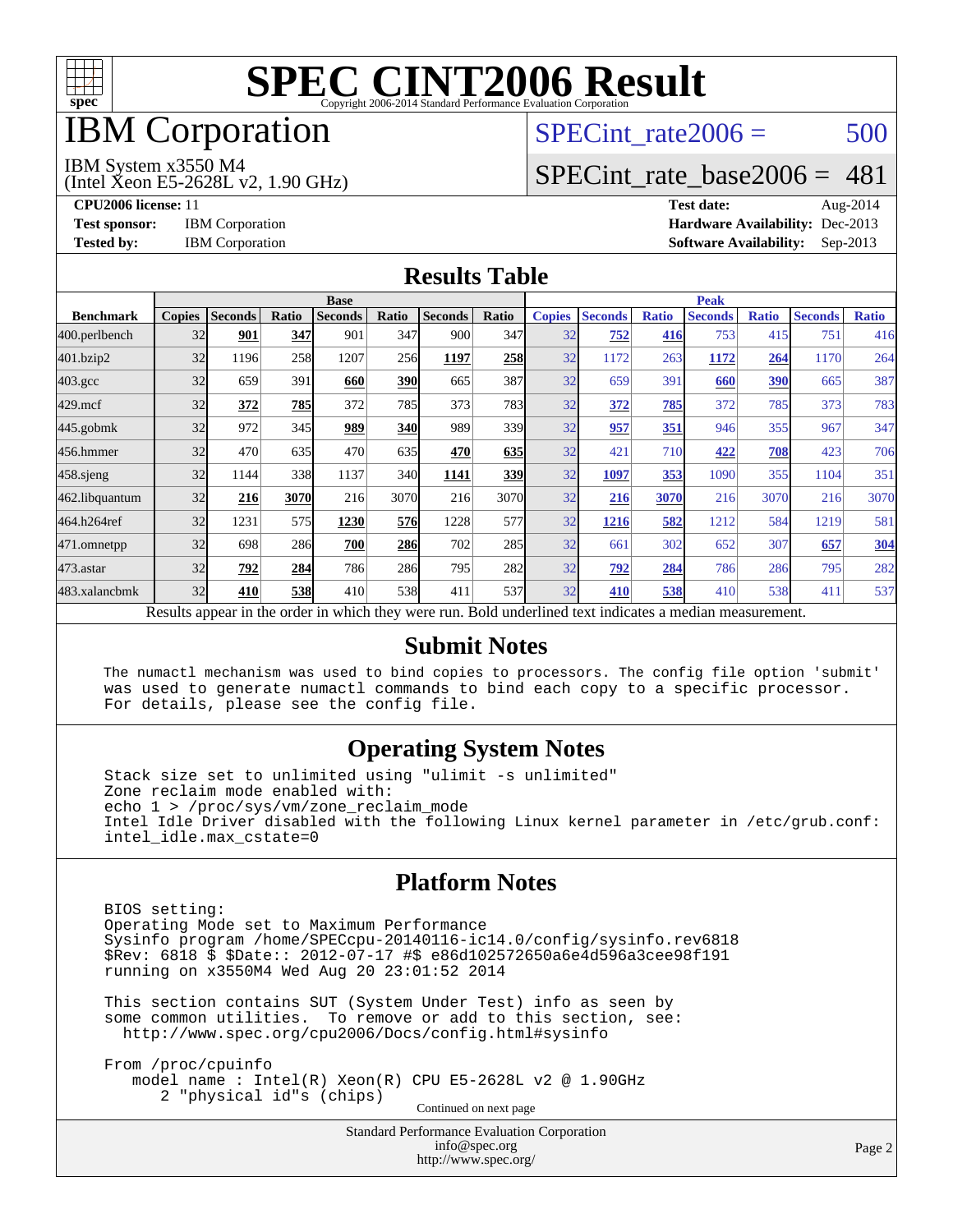

**IBM** Corporation

SPECint rate $2006 = 500$ 

(Intel Xeon E5-2628L v2, 1.90 GHz) IBM System x3550 M4

[SPECint\\_rate\\_base2006 =](http://www.spec.org/auto/cpu2006/Docs/result-fields.html#SPECintratebase2006)  $481$ 

**[CPU2006 license:](http://www.spec.org/auto/cpu2006/Docs/result-fields.html#CPU2006license)** 11 **[Test date:](http://www.spec.org/auto/cpu2006/Docs/result-fields.html#Testdate)** Aug-2014 **[Test sponsor:](http://www.spec.org/auto/cpu2006/Docs/result-fields.html#Testsponsor)** IBM Corporation **[Hardware Availability:](http://www.spec.org/auto/cpu2006/Docs/result-fields.html#HardwareAvailability)** Dec-2013 **[Tested by:](http://www.spec.org/auto/cpu2006/Docs/result-fields.html#Testedby)** IBM Corporation **[Software Availability:](http://www.spec.org/auto/cpu2006/Docs/result-fields.html#SoftwareAvailability)** Sep-2013

#### **[Platform Notes \(Continued\)](http://www.spec.org/auto/cpu2006/Docs/result-fields.html#PlatformNotes)**

 32 "processors" cores, siblings (Caution: counting these is hw and system dependent. The following excerpts from /proc/cpuinfo might not be reliable. Use with caution.) cpu cores : 8 siblings : 16 physical 0: cores 0 1 2 3 4 5 6 7 physical 1: cores 0 1 2 3 4 5 6 7 cache size : 20480 KB From /proc/meminfo MemTotal: 264463528 kB HugePages\_Total: 0<br>Hugepagesize: 2048 kB Hugepagesize: /usr/bin/lsb\_release -d Red Hat Enterprise Linux Server release 6.4 (Santiago) From /etc/\*release\* /etc/\*version\* redhat-release: Red Hat Enterprise Linux Server release 6.4 (Santiago) system-release: Red Hat Enterprise Linux Server release 6.4 (Santiago) system-release-cpe: cpe:/o:redhat:enterprise\_linux:6server:ga:server uname -a: Linux x3550M4 2.6.32-358.18.1.el6.x86\_64 #1 SMP Fri Aug 2 17:04:38 EDT 2013 x86\_64 x86\_64 x86\_64 GNU/Linux run-level 3 Aug 19 17:01 SPEC is set to: /home/SPECcpu-20140116-ic14.0 Filesystem Type Size Used Avail Use% Mounted on /dev/mapper/vg\_x3550m4-lv\_home ext4 312G 208G 89G 70% /home Additional information from dmidecode: BIOS IBM -[D7E139YUS-1.70]- 05/13/2014 Memory: 8x Not Specified Not Specified 16x Samsung M393B2G70QH0-CMA 16 GB 1600 MHz 2 rank (End of data from sysinfo program) **[General Notes](http://www.spec.org/auto/cpu2006/Docs/result-fields.html#GeneralNotes)** Environment variables set by runspec before the start of the run: LD\_LIBRARY\_PATH = "/home/SPECcpu-20140116-ic14.0/libs/32:/home/SPECcpu-20140116-ic14.0/libs/64:/home/SPECcpu-20140116-ic14.0/sh" Binaries compiled on a system with 1x Core i7-860 CPU + 8GB

 memory using RedHat EL 6.4 Transparent Huge Pages enabled with: echo always > /sys/kernel/mm/redhat\_transparent\_hugepage/enabled Continued on next page

> Standard Performance Evaluation Corporation [info@spec.org](mailto:info@spec.org) <http://www.spec.org/>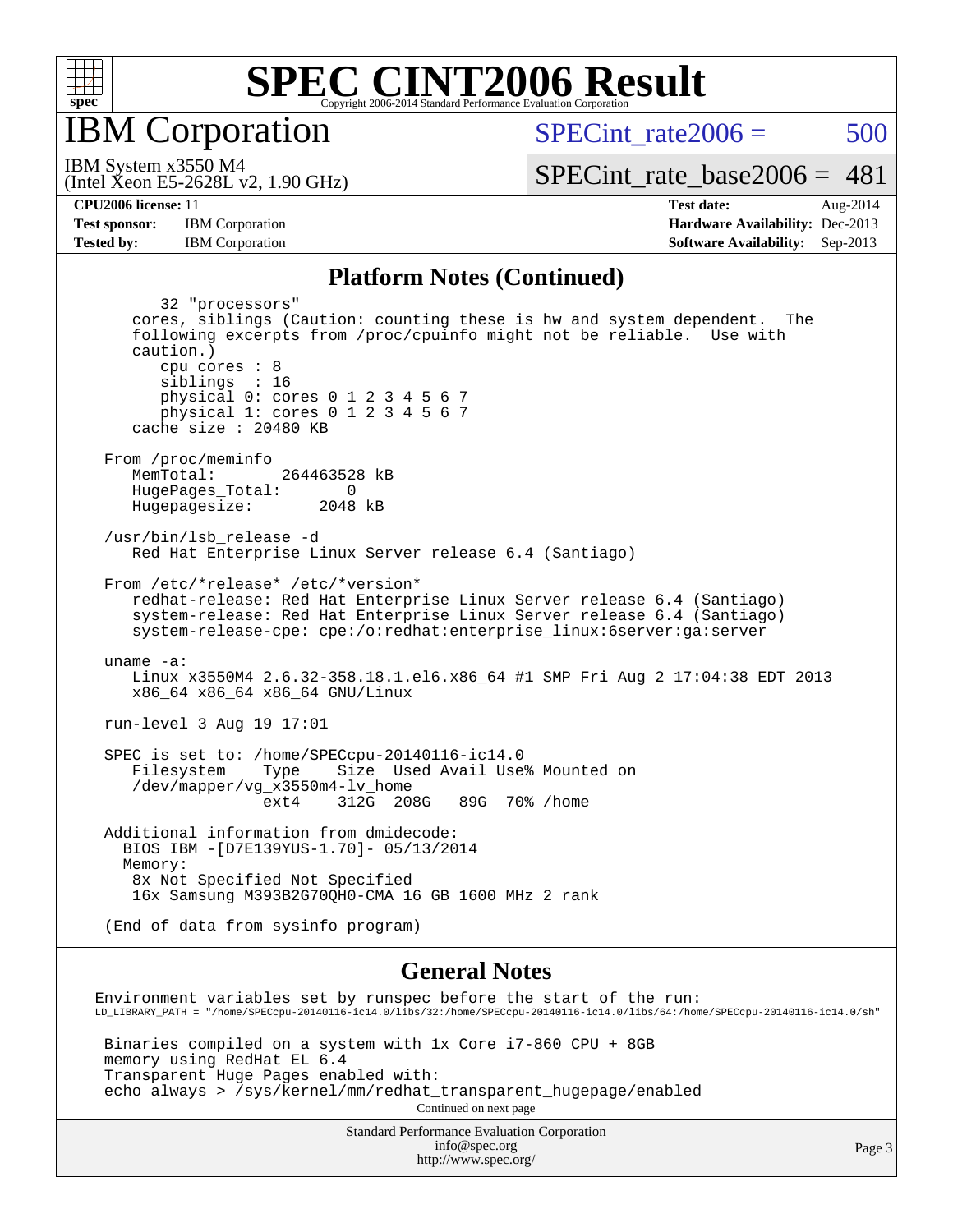

IBM Corporation

SPECint rate $2006 = 500$ 

(Intel Xeon E5-2628L v2, 1.90 GHz) IBM System x3550 M4

[SPECint\\_rate\\_base2006 =](http://www.spec.org/auto/cpu2006/Docs/result-fields.html#SPECintratebase2006) 481

**[Test sponsor:](http://www.spec.org/auto/cpu2006/Docs/result-fields.html#Testsponsor)** IBM Corporation **[Hardware Availability:](http://www.spec.org/auto/cpu2006/Docs/result-fields.html#HardwareAvailability)** Dec-2013

**[CPU2006 license:](http://www.spec.org/auto/cpu2006/Docs/result-fields.html#CPU2006license)** 11 **[Test date:](http://www.spec.org/auto/cpu2006/Docs/result-fields.html#Testdate)** Aug-2014 **[Tested by:](http://www.spec.org/auto/cpu2006/Docs/result-fields.html#Testedby)** IBM Corporation **[Software Availability:](http://www.spec.org/auto/cpu2006/Docs/result-fields.html#SoftwareAvailability)** Sep-2013

#### **[General Notes \(Continued\)](http://www.spec.org/auto/cpu2006/Docs/result-fields.html#GeneralNotes)**

 Filesystem page cache cleared with: echo 1> /proc/sys/vm/drop\_caches runspec command invoked through numactl i.e.: numactl --interleave=all runspec <etc>

## **[Base Compiler Invocation](http://www.spec.org/auto/cpu2006/Docs/result-fields.html#BaseCompilerInvocation)**

[C benchmarks](http://www.spec.org/auto/cpu2006/Docs/result-fields.html#Cbenchmarks): [icc -m32](http://www.spec.org/cpu2006/results/res2014q3/cpu2006-20140825-31010.flags.html#user_CCbase_intel_icc_5ff4a39e364c98233615fdd38438c6f2)

[C++ benchmarks:](http://www.spec.org/auto/cpu2006/Docs/result-fields.html#CXXbenchmarks) [icpc -m32](http://www.spec.org/cpu2006/results/res2014q3/cpu2006-20140825-31010.flags.html#user_CXXbase_intel_icpc_4e5a5ef1a53fd332b3c49e69c3330699)

### **[Base Portability Flags](http://www.spec.org/auto/cpu2006/Docs/result-fields.html#BasePortabilityFlags)**

 400.perlbench: [-DSPEC\\_CPU\\_LINUX\\_IA32](http://www.spec.org/cpu2006/results/res2014q3/cpu2006-20140825-31010.flags.html#b400.perlbench_baseCPORTABILITY_DSPEC_CPU_LINUX_IA32) 462.libquantum: [-DSPEC\\_CPU\\_LINUX](http://www.spec.org/cpu2006/results/res2014q3/cpu2006-20140825-31010.flags.html#b462.libquantum_baseCPORTABILITY_DSPEC_CPU_LINUX) 483.xalancbmk: [-DSPEC\\_CPU\\_LINUX](http://www.spec.org/cpu2006/results/res2014q3/cpu2006-20140825-31010.flags.html#b483.xalancbmk_baseCXXPORTABILITY_DSPEC_CPU_LINUX)

## **[Base Optimization Flags](http://www.spec.org/auto/cpu2006/Docs/result-fields.html#BaseOptimizationFlags)**

[C benchmarks](http://www.spec.org/auto/cpu2006/Docs/result-fields.html#Cbenchmarks):

[-xSSE4.2](http://www.spec.org/cpu2006/results/res2014q3/cpu2006-20140825-31010.flags.html#user_CCbase_f-xSSE42_f91528193cf0b216347adb8b939d4107) [-ipo](http://www.spec.org/cpu2006/results/res2014q3/cpu2006-20140825-31010.flags.html#user_CCbase_f-ipo) [-O3](http://www.spec.org/cpu2006/results/res2014q3/cpu2006-20140825-31010.flags.html#user_CCbase_f-O3) [-no-prec-div](http://www.spec.org/cpu2006/results/res2014q3/cpu2006-20140825-31010.flags.html#user_CCbase_f-no-prec-div) [-opt-prefetch](http://www.spec.org/cpu2006/results/res2014q3/cpu2006-20140825-31010.flags.html#user_CCbase_f-opt-prefetch) [-opt-mem-layout-trans=3](http://www.spec.org/cpu2006/results/res2014q3/cpu2006-20140825-31010.flags.html#user_CCbase_f-opt-mem-layout-trans_a7b82ad4bd7abf52556d4961a2ae94d5)

[C++ benchmarks:](http://www.spec.org/auto/cpu2006/Docs/result-fields.html#CXXbenchmarks)

[-xSSE4.2](http://www.spec.org/cpu2006/results/res2014q3/cpu2006-20140825-31010.flags.html#user_CXXbase_f-xSSE42_f91528193cf0b216347adb8b939d4107) [-ipo](http://www.spec.org/cpu2006/results/res2014q3/cpu2006-20140825-31010.flags.html#user_CXXbase_f-ipo) [-O3](http://www.spec.org/cpu2006/results/res2014q3/cpu2006-20140825-31010.flags.html#user_CXXbase_f-O3) [-no-prec-div](http://www.spec.org/cpu2006/results/res2014q3/cpu2006-20140825-31010.flags.html#user_CXXbase_f-no-prec-div) [-opt-prefetch](http://www.spec.org/cpu2006/results/res2014q3/cpu2006-20140825-31010.flags.html#user_CXXbase_f-opt-prefetch) [-opt-mem-layout-trans=3](http://www.spec.org/cpu2006/results/res2014q3/cpu2006-20140825-31010.flags.html#user_CXXbase_f-opt-mem-layout-trans_a7b82ad4bd7abf52556d4961a2ae94d5) [-Wl,-z,muldefs](http://www.spec.org/cpu2006/results/res2014q3/cpu2006-20140825-31010.flags.html#user_CXXbase_link_force_multiple1_74079c344b956b9658436fd1b6dd3a8a) [-L/sh -lsmartheap](http://www.spec.org/cpu2006/results/res2014q3/cpu2006-20140825-31010.flags.html#user_CXXbase_SmartHeap_32f6c82aa1ed9c52345d30cf6e4a0499)

## **[Base Other Flags](http://www.spec.org/auto/cpu2006/Docs/result-fields.html#BaseOtherFlags)**

[C benchmarks](http://www.spec.org/auto/cpu2006/Docs/result-fields.html#Cbenchmarks):

403.gcc: [-Dalloca=\\_alloca](http://www.spec.org/cpu2006/results/res2014q3/cpu2006-20140825-31010.flags.html#b403.gcc_baseEXTRA_CFLAGS_Dalloca_be3056838c12de2578596ca5467af7f3)

## **[Peak Compiler Invocation](http://www.spec.org/auto/cpu2006/Docs/result-fields.html#PeakCompilerInvocation)**

[C benchmarks \(except as noted below\)](http://www.spec.org/auto/cpu2006/Docs/result-fields.html#Cbenchmarksexceptasnotedbelow): [icc -m32](http://www.spec.org/cpu2006/results/res2014q3/cpu2006-20140825-31010.flags.html#user_CCpeak_intel_icc_5ff4a39e364c98233615fdd38438c6f2)

400.perlbench: [icc -m64](http://www.spec.org/cpu2006/results/res2014q3/cpu2006-20140825-31010.flags.html#user_peakCCLD400_perlbench_intel_icc_64bit_bda6cc9af1fdbb0edc3795bac97ada53)

Continued on next page

Standard Performance Evaluation Corporation [info@spec.org](mailto:info@spec.org) <http://www.spec.org/>

Page 4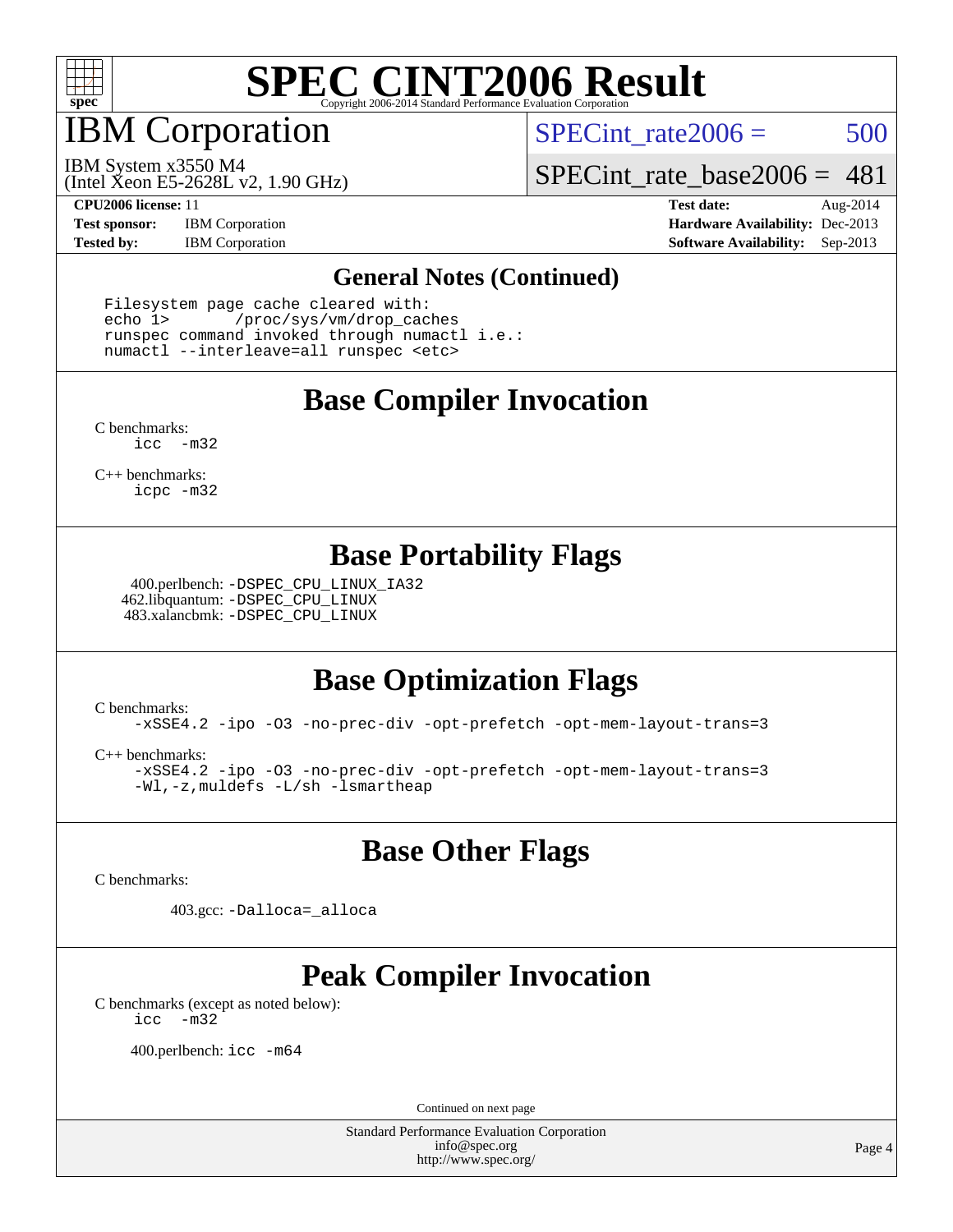

IBM Corporation

SPECint rate $2006 = 500$ 

(Intel Xeon E5-2628L v2, 1.90 GHz) IBM System x3550 M4

SPECint rate base  $2006 = 481$ 

**[Tested by:](http://www.spec.org/auto/cpu2006/Docs/result-fields.html#Testedby)** IBM Corporation **[Software Availability:](http://www.spec.org/auto/cpu2006/Docs/result-fields.html#SoftwareAvailability)** Sep-2013

**[CPU2006 license:](http://www.spec.org/auto/cpu2006/Docs/result-fields.html#CPU2006license)** 11 **[Test date:](http://www.spec.org/auto/cpu2006/Docs/result-fields.html#Testdate)** Aug-2014 **[Test sponsor:](http://www.spec.org/auto/cpu2006/Docs/result-fields.html#Testsponsor)** IBM Corporation **[Hardware Availability:](http://www.spec.org/auto/cpu2006/Docs/result-fields.html#HardwareAvailability)** Dec-2013

# **[Peak Compiler Invocation \(Continued\)](http://www.spec.org/auto/cpu2006/Docs/result-fields.html#PeakCompilerInvocation)**

401.bzip2: [icc -m64](http://www.spec.org/cpu2006/results/res2014q3/cpu2006-20140825-31010.flags.html#user_peakCCLD401_bzip2_intel_icc_64bit_bda6cc9af1fdbb0edc3795bac97ada53)

456.hmmer: [icc -m64](http://www.spec.org/cpu2006/results/res2014q3/cpu2006-20140825-31010.flags.html#user_peakCCLD456_hmmer_intel_icc_64bit_bda6cc9af1fdbb0edc3795bac97ada53)

 $458 \text{.}$ sjeng: icc  $-\text{m64}$ 

[C++ benchmarks:](http://www.spec.org/auto/cpu2006/Docs/result-fields.html#CXXbenchmarks)

[icpc -m32](http://www.spec.org/cpu2006/results/res2014q3/cpu2006-20140825-31010.flags.html#user_CXXpeak_intel_icpc_4e5a5ef1a53fd332b3c49e69c3330699)

**[Peak Portability Flags](http://www.spec.org/auto/cpu2006/Docs/result-fields.html#PeakPortabilityFlags)**

 400.perlbench: [-DSPEC\\_CPU\\_LP64](http://www.spec.org/cpu2006/results/res2014q3/cpu2006-20140825-31010.flags.html#b400.perlbench_peakCPORTABILITY_DSPEC_CPU_LP64) [-DSPEC\\_CPU\\_LINUX\\_X64](http://www.spec.org/cpu2006/results/res2014q3/cpu2006-20140825-31010.flags.html#b400.perlbench_peakCPORTABILITY_DSPEC_CPU_LINUX_X64) 401.bzip2: [-DSPEC\\_CPU\\_LP64](http://www.spec.org/cpu2006/results/res2014q3/cpu2006-20140825-31010.flags.html#suite_peakCPORTABILITY401_bzip2_DSPEC_CPU_LP64) 456.hmmer: [-DSPEC\\_CPU\\_LP64](http://www.spec.org/cpu2006/results/res2014q3/cpu2006-20140825-31010.flags.html#suite_peakCPORTABILITY456_hmmer_DSPEC_CPU_LP64) 458.sjeng: [-DSPEC\\_CPU\\_LP64](http://www.spec.org/cpu2006/results/res2014q3/cpu2006-20140825-31010.flags.html#suite_peakCPORTABILITY458_sjeng_DSPEC_CPU_LP64) 462.libquantum: [-DSPEC\\_CPU\\_LINUX](http://www.spec.org/cpu2006/results/res2014q3/cpu2006-20140825-31010.flags.html#b462.libquantum_peakCPORTABILITY_DSPEC_CPU_LINUX) 483.xalancbmk: [-DSPEC\\_CPU\\_LINUX](http://www.spec.org/cpu2006/results/res2014q3/cpu2006-20140825-31010.flags.html#b483.xalancbmk_peakCXXPORTABILITY_DSPEC_CPU_LINUX)

## **[Peak Optimization Flags](http://www.spec.org/auto/cpu2006/Docs/result-fields.html#PeakOptimizationFlags)**

[C benchmarks](http://www.spec.org/auto/cpu2006/Docs/result-fields.html#Cbenchmarks):

 400.perlbench: [-xSSE4.2](http://www.spec.org/cpu2006/results/res2014q3/cpu2006-20140825-31010.flags.html#user_peakPASS2_CFLAGSPASS2_LDCFLAGS400_perlbench_f-xSSE42_f91528193cf0b216347adb8b939d4107)(pass 2) [-prof-gen](http://www.spec.org/cpu2006/results/res2014q3/cpu2006-20140825-31010.flags.html#user_peakPASS1_CFLAGSPASS1_LDCFLAGS400_perlbench_prof_gen_e43856698f6ca7b7e442dfd80e94a8fc)(pass 1) [-ipo](http://www.spec.org/cpu2006/results/res2014q3/cpu2006-20140825-31010.flags.html#user_peakPASS2_CFLAGSPASS2_LDCFLAGS400_perlbench_f-ipo)(pass 2) [-O3](http://www.spec.org/cpu2006/results/res2014q3/cpu2006-20140825-31010.flags.html#user_peakPASS2_CFLAGSPASS2_LDCFLAGS400_perlbench_f-O3)(pass 2) [-no-prec-div](http://www.spec.org/cpu2006/results/res2014q3/cpu2006-20140825-31010.flags.html#user_peakPASS2_CFLAGSPASS2_LDCFLAGS400_perlbench_f-no-prec-div)(pass 2) [-prof-use](http://www.spec.org/cpu2006/results/res2014q3/cpu2006-20140825-31010.flags.html#user_peakPASS2_CFLAGSPASS2_LDCFLAGS400_perlbench_prof_use_bccf7792157ff70d64e32fe3e1250b55)(pass 2) [-auto-ilp32](http://www.spec.org/cpu2006/results/res2014q3/cpu2006-20140825-31010.flags.html#user_peakCOPTIMIZE400_perlbench_f-auto-ilp32) 401.bzip2: [-xSSE4.2](http://www.spec.org/cpu2006/results/res2014q3/cpu2006-20140825-31010.flags.html#user_peakPASS2_CFLAGSPASS2_LDCFLAGS401_bzip2_f-xSSE42_f91528193cf0b216347adb8b939d4107)(pass 2) [-prof-gen](http://www.spec.org/cpu2006/results/res2014q3/cpu2006-20140825-31010.flags.html#user_peakPASS1_CFLAGSPASS1_LDCFLAGS401_bzip2_prof_gen_e43856698f6ca7b7e442dfd80e94a8fc)(pass 1) [-ipo](http://www.spec.org/cpu2006/results/res2014q3/cpu2006-20140825-31010.flags.html#user_peakPASS2_CFLAGSPASS2_LDCFLAGS401_bzip2_f-ipo)(pass 2) [-O3](http://www.spec.org/cpu2006/results/res2014q3/cpu2006-20140825-31010.flags.html#user_peakPASS2_CFLAGSPASS2_LDCFLAGS401_bzip2_f-O3)(pass 2) [-no-prec-div](http://www.spec.org/cpu2006/results/res2014q3/cpu2006-20140825-31010.flags.html#user_peakPASS2_CFLAGSPASS2_LDCFLAGS401_bzip2_f-no-prec-div)(pass 2) [-prof-use](http://www.spec.org/cpu2006/results/res2014q3/cpu2006-20140825-31010.flags.html#user_peakPASS2_CFLAGSPASS2_LDCFLAGS401_bzip2_prof_use_bccf7792157ff70d64e32fe3e1250b55)(pass 2) [-opt-prefetch](http://www.spec.org/cpu2006/results/res2014q3/cpu2006-20140825-31010.flags.html#user_peakCOPTIMIZE401_bzip2_f-opt-prefetch) [-auto-ilp32](http://www.spec.org/cpu2006/results/res2014q3/cpu2006-20140825-31010.flags.html#user_peakCOPTIMIZE401_bzip2_f-auto-ilp32) [-ansi-alias](http://www.spec.org/cpu2006/results/res2014q3/cpu2006-20140825-31010.flags.html#user_peakCOPTIMIZE401_bzip2_f-ansi-alias)  $403.\text{gcc: basepeak}$  = yes  $429$ .mcf: basepeak = yes 445.gobmk: [-xSSE4.2](http://www.spec.org/cpu2006/results/res2014q3/cpu2006-20140825-31010.flags.html#user_peakPASS2_CFLAGSPASS2_LDCFLAGS445_gobmk_f-xSSE42_f91528193cf0b216347adb8b939d4107)(pass 2) [-prof-gen](http://www.spec.org/cpu2006/results/res2014q3/cpu2006-20140825-31010.flags.html#user_peakPASS1_CFLAGSPASS1_LDCFLAGS445_gobmk_prof_gen_e43856698f6ca7b7e442dfd80e94a8fc)(pass 1) [-prof-use](http://www.spec.org/cpu2006/results/res2014q3/cpu2006-20140825-31010.flags.html#user_peakPASS2_CFLAGSPASS2_LDCFLAGS445_gobmk_prof_use_bccf7792157ff70d64e32fe3e1250b55)(pass 2) [-ansi-alias](http://www.spec.org/cpu2006/results/res2014q3/cpu2006-20140825-31010.flags.html#user_peakCOPTIMIZE445_gobmk_f-ansi-alias) [-opt-mem-layout-trans=3](http://www.spec.org/cpu2006/results/res2014q3/cpu2006-20140825-31010.flags.html#user_peakCOPTIMIZE445_gobmk_f-opt-mem-layout-trans_a7b82ad4bd7abf52556d4961a2ae94d5) 456.hmmer: [-xSSE4.2](http://www.spec.org/cpu2006/results/res2014q3/cpu2006-20140825-31010.flags.html#user_peakCOPTIMIZE456_hmmer_f-xSSE42_f91528193cf0b216347adb8b939d4107) [-ipo](http://www.spec.org/cpu2006/results/res2014q3/cpu2006-20140825-31010.flags.html#user_peakCOPTIMIZE456_hmmer_f-ipo) [-O3](http://www.spec.org/cpu2006/results/res2014q3/cpu2006-20140825-31010.flags.html#user_peakCOPTIMIZE456_hmmer_f-O3) [-no-prec-div](http://www.spec.org/cpu2006/results/res2014q3/cpu2006-20140825-31010.flags.html#user_peakCOPTIMIZE456_hmmer_f-no-prec-div) [-unroll2](http://www.spec.org/cpu2006/results/res2014q3/cpu2006-20140825-31010.flags.html#user_peakCOPTIMIZE456_hmmer_f-unroll_784dae83bebfb236979b41d2422d7ec2) [-auto-ilp32](http://www.spec.org/cpu2006/results/res2014q3/cpu2006-20140825-31010.flags.html#user_peakCOPTIMIZE456_hmmer_f-auto-ilp32) 458.sjeng: [-xSSE4.2](http://www.spec.org/cpu2006/results/res2014q3/cpu2006-20140825-31010.flags.html#user_peakPASS2_CFLAGSPASS2_LDCFLAGS458_sjeng_f-xSSE42_f91528193cf0b216347adb8b939d4107)(pass 2) [-prof-gen](http://www.spec.org/cpu2006/results/res2014q3/cpu2006-20140825-31010.flags.html#user_peakPASS1_CFLAGSPASS1_LDCFLAGS458_sjeng_prof_gen_e43856698f6ca7b7e442dfd80e94a8fc)(pass 1) [-ipo](http://www.spec.org/cpu2006/results/res2014q3/cpu2006-20140825-31010.flags.html#user_peakPASS2_CFLAGSPASS2_LDCFLAGS458_sjeng_f-ipo)(pass 2) [-O3](http://www.spec.org/cpu2006/results/res2014q3/cpu2006-20140825-31010.flags.html#user_peakPASS2_CFLAGSPASS2_LDCFLAGS458_sjeng_f-O3)(pass 2) [-no-prec-div](http://www.spec.org/cpu2006/results/res2014q3/cpu2006-20140825-31010.flags.html#user_peakPASS2_CFLAGSPASS2_LDCFLAGS458_sjeng_f-no-prec-div)(pass 2) [-prof-use](http://www.spec.org/cpu2006/results/res2014q3/cpu2006-20140825-31010.flags.html#user_peakPASS2_CFLAGSPASS2_LDCFLAGS458_sjeng_prof_use_bccf7792157ff70d64e32fe3e1250b55)(pass 2) [-unroll4](http://www.spec.org/cpu2006/results/res2014q3/cpu2006-20140825-31010.flags.html#user_peakCOPTIMIZE458_sjeng_f-unroll_4e5e4ed65b7fd20bdcd365bec371b81f) [-auto-ilp32](http://www.spec.org/cpu2006/results/res2014q3/cpu2006-20140825-31010.flags.html#user_peakCOPTIMIZE458_sjeng_f-auto-ilp32) 462.libquantum: basepeak = yes

Continued on next page

Standard Performance Evaluation Corporation [info@spec.org](mailto:info@spec.org) <http://www.spec.org/>